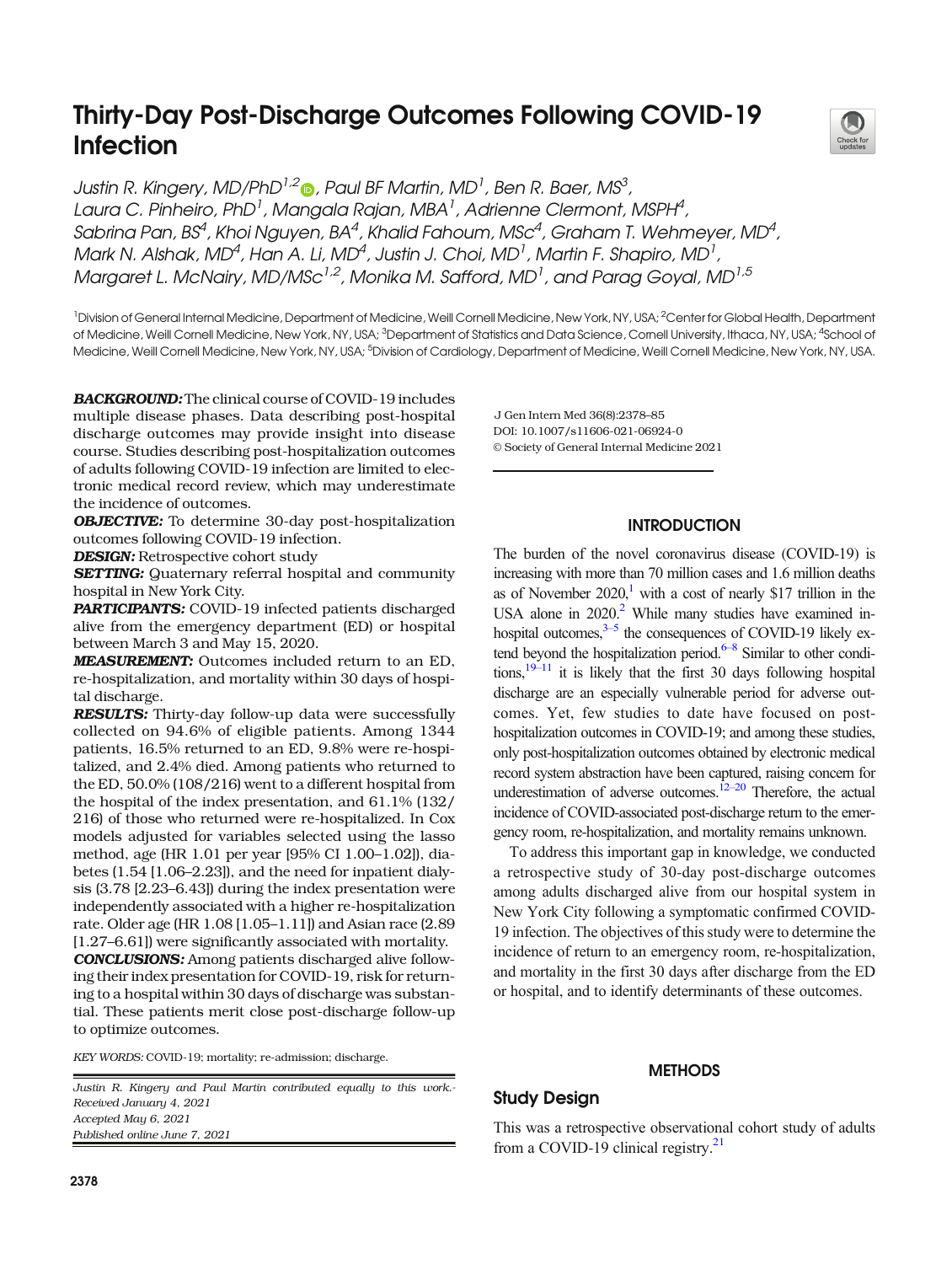# Study Population

We examined consecutive adults aged at least 18 years who presented with acute COVID-19 to either New York-Presbyterian/Weill Cornell Medical Center (NYP/WCMC) or Lower Manhattan Hospital (NYP/LMH) in New York City between March 3 (date of the first case) and May 15, 2020 (which was the peak of the first wave of the COVID-19 pandemic in the region); and were subsequently discharged alive from either the ED or following a hospitalization. As has been previously described, $^{21}$  cases were confirmed to have COVID-19 through reverse-transcriptase-polymerase-chain-reaction (RT-PCR) assays performed on nasopharyngeal specimens. We included the index presentation for each patient. Patients discharged to hospice services were excluded.

## Study Setting

NYP/WCMC is an 862-bed quaternary referral center located in the Upper East Side of Manhattan, New York; and NYP/ LMH is an affiliated 180-bed community hospital located in the Lower East Side of Manhattan, NY.

# Data Collection

Study procedures for this cohort have been previously described. $^{21}$  Briefly, chart abstraction was conducted by trained personnel who recorded parameters related to demographics, medical history, symptoms, imaging and laboratory values, inhospital complications, in-hospital treatment, and length of stay. Data were entered into a RedCap database. $^{22}$  Prior evaluation of inter-abstractor agreement was high (r=0.92).

#### **Outcomes**

The main study outcomes were as follows: 1) return to any ED, 2) re-hospitalization, and 3) death within 30 days of discharge. To collect these data, we contacted patients by phone at least 30 days after the discharge date. Specifically, we called patients up to six times at different times of the day, over a 2-week period. For patients who did not answer our attempted calls, we contacted the listed healthcare proxy to ascertain whether the patient had experienced any outcome of interest. If an event occurred, we inquired about the event date. Patients were considered lost-to-follow-up if we were unable to ascertain data from either the patient or their healthcare proxy after these attempts.

# Statistical Analysis

We calculated medians with interquartile ranges for continuous variables and proportions for categorical variables. To identify independent determinants of each outcome, we created separate models for each of the three outcomes using the following multi-step procedure. First, we used the statistical method Lasso to generate a sequence of models which best fit the data.<sup>23</sup> Lasso finds the best models for the data with a

given sum of absolute values of the regression coefficients. By forcing the overall size of the coefficients to be small through regularization, this method zeroes out coefficients for less important variables, and thus selects a subset of variables considered important for the model. We then chose the model which best satisfied the assumptions among the models nearby the model given by the one-standard-error rule for tuning parameter selection. Variables from these models were then inputted into a multivariable Cox proportional hazard model (without regularization).

Variables under consideration for selection included socio-demographics (age, sex, race, housing status), length of stay, comorbidities (tobacco use, body mass index [BMI], cardiovascular disease, chronic kidney disease, diabetes, chronic lung disease, HIV, active cancer, and other immunocompromised state), symptoms (fever, cough, diarrhea, nausea/vomiting, myalgia, dyspnea), and chest imaging at presentation; clinical course (new-onset myocardial infarction/arrhythmia/heart failure, dialysis, vasopressor requirement, hypoxia upon presentation, intubation/extubation, and tracheostomy) and infection parameters (PCR viral load, respiratory viral pathogen panel, and blood culture). Of note, separate analyses including either length of stay, days from symptom onset to admission, or days from symptom onset to discharge were performed and yielded similar results. Therefore, we included the conventional variable, length of stay, in this analysis. PCR viral load was based on cycle threshold (Ct) value, which represents the number of replication cycles required for sufficient gene amplification to produce a fluorescent signal that crosses a predefined threshold. Based on prior work that defined viral load according to terciles and demonstrated a dose-response relationship with mortality, low, medium, and high viral loads were defined as PCR cycle threshold >30, 25–30, and <25 cycles, respectively.<sup>[24](#page-7-0)</sup>

We used multivariate imputation by chained equations (MICE) to account for missing data.<sup>[25](#page-7-0), [26](#page-7-0)</sup> Missingness was highest for race (13% missing) and BMI (7% missing); the remaining variables had <1% missing. All models were tested to ensure none of the variables violated the proportional hazard assumptions using Schoenfeld residuals. The low mortality rate in this cohort precluded the need to consider death as a competing risk. To determine statistical significance, we used 2-sided hypothesis testing with a  $p$ -value <0.05. These analyses were performed using R version 3.5.1 software (R Foundation, Vienna, Austria).

## ETHICAL CONSIDERATIONS

This study was approved by the institutional review board of Weill Cornell Medicine (IRB: 20-03021681) and granted a waiver of informed consent.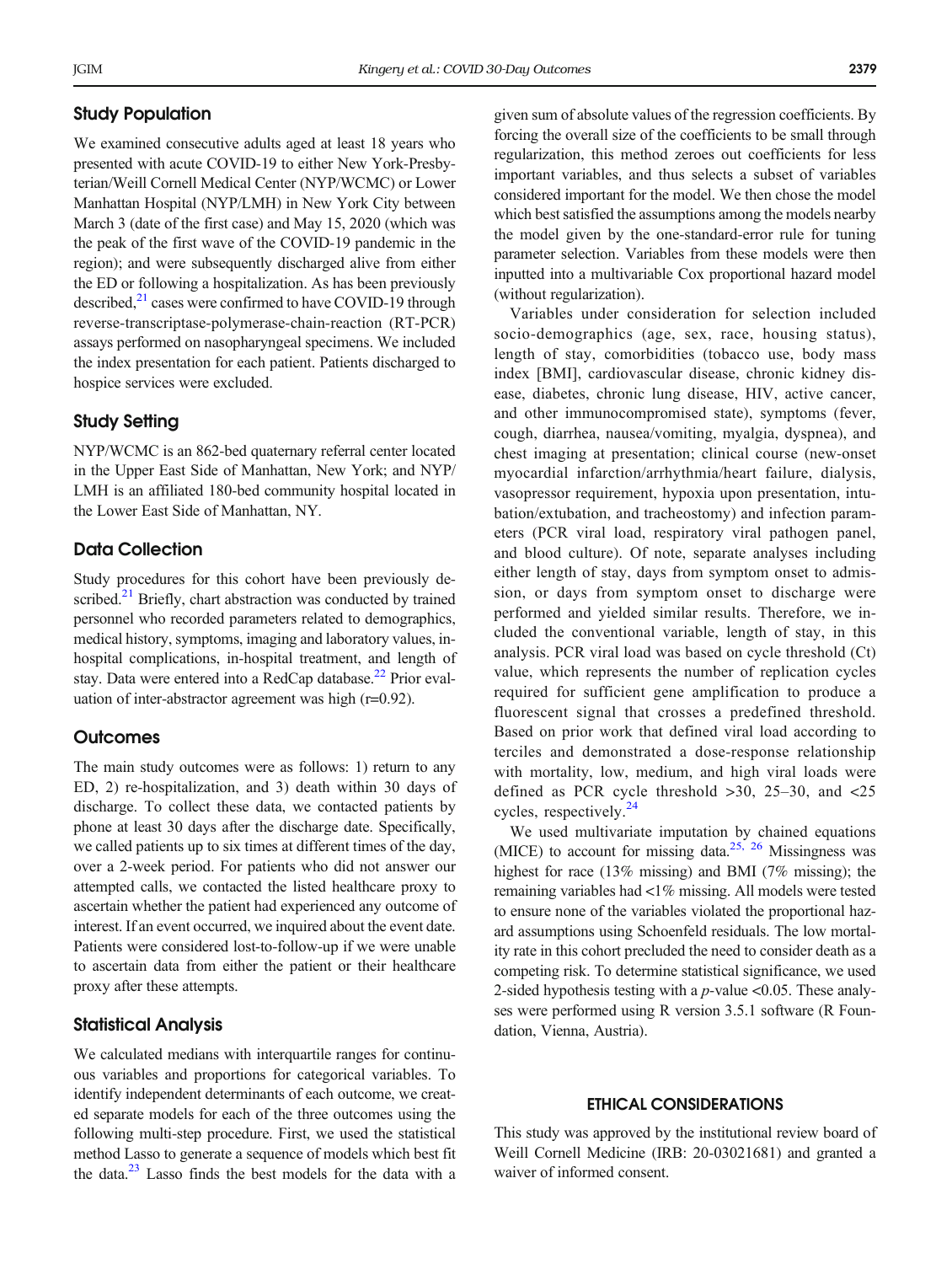## RESULTS

#### Study Population

Between March 3 and May 15, 2020, 1935 patients presented to either WCMC or LMH (Fig. 1). As of June 15, 2020, 287 (14.8%) died during the index hospitalization, 183 (9.5%) remained hospitalized, 8 (0.4%) were discharged to hospice care, and 36 (1.9%) were transferred to outside hospitals for which we did not have access to medical records. Among the 1421 patients eligible for this study, we collected 30-day follow-up data on 1344 patients (94.6% of eligible patients).

### Characteristics of the Study Population

The baseline characteristics of this cohort are shown in Table [1](#page-3-0). The median age was 61.0 years (IQR 48–72), and 44.5% were female. Common comorbid conditions were hypertension (51.2%), diabetes (28.3%), and chronic kidney disease (9.1%). The majority of patients presented with fever  $(71.4\%)$ , cough  $(72.1\%)$ , or dyspnea  $(61.2\%)$ . Of those who received a respiratory viral panel PCR swab, 1.9% (6/312) were positive for a viral co-infection. Initial chest radiograph revealed bilateral pulmonary infiltrates in 60.1% of patients.

Characteristics stratified by whether the patient was discharged alive from the ED or following hospitalization are shown in Supplemental Table 1. Among patients discharged alive from the ED (15.0%, 201/1344), the median age was 49 years (IQR 48–72), 48.3% were male, and the median BMI was [2](#page-6-0)8 kg/m<sup>2</sup> (IQR 24–32). Most presented from home (90.5%), and 24.9% were healthcare workers. The most common comorbid conditions were hypertension (34.8%), diabetes (16.4%), and coronary artery disease (7.5%). Six patients (3.0%) required supplemental oxygen by nasal cannula. Fever  $(73.1\%)$ , cough  $(71.1\%)$ , and dyspnea  $(51.2\%)$  were the most common presenting symptoms. Bilateral infiltrates on chest radiograph were present in 20.4%.

Among the patients discharged alive following hospitalization (85.0%, 1143/1344), median age was 63.0 years (IQR 50– 73), 43% were female, and the median BMI was  $27\text{kg/m}^2$ (IQR 24–32). The most common comorbid conditions were hypertension (54%), diabetes (30.4%), and coronary artery disease (12.6%). On admission, fever (71.1%), cough (72.3%), and dyspnea (62.9%) were the most common presenting symptoms. Nearly half (45.4%) required supplemental oxygen within the first 3 h of presentation—34.5% required nasal cannula, 9.1% required noninvasive ventilation, and 1.8% required mechanical ventilation. During the hospital stay, 12.1% were intubated at a median of 1.5 days (IQR 1.00–3.75) after admission, and 12% required vasopressors. Arrhythmia (4.4%), heart failure (2.2%), and myocardial infarction (2.1%) occurred infrequently.

#### **Outcomes**

Among the full cohort of 1344 patients, 16.5% (216/1,344) returned to an ED, 9.8% (132/1344) were re-hospitalized, and 2.4% (32/1344) died within 30 days of discharge. Kaplan-Meier analysis is shown in Figure [2](#page-4-0). The median time from discharge to return to an ED was 6.2 days (IQR 2.3–16.8), median time to re-hospitalization was 5.4 days (IQR 1.9– 13.5), and median time to death was 9.3 days (IQR 5.4– 14.5). Fifty percent of patients (108/216) who returned to the emergency room went to a different hospital from that of the index presentation.

Among patients who returned to the ED, 61.1% (132/216) were re-hospitalized. Among patients who returned to the ED but were not hospitalized, the mortality rate was 1.5%; and among patients who were hospitalized, the mortality rate was



Figure 1 Exclusion cascade describing COVID-19-infected patients included in the analysis.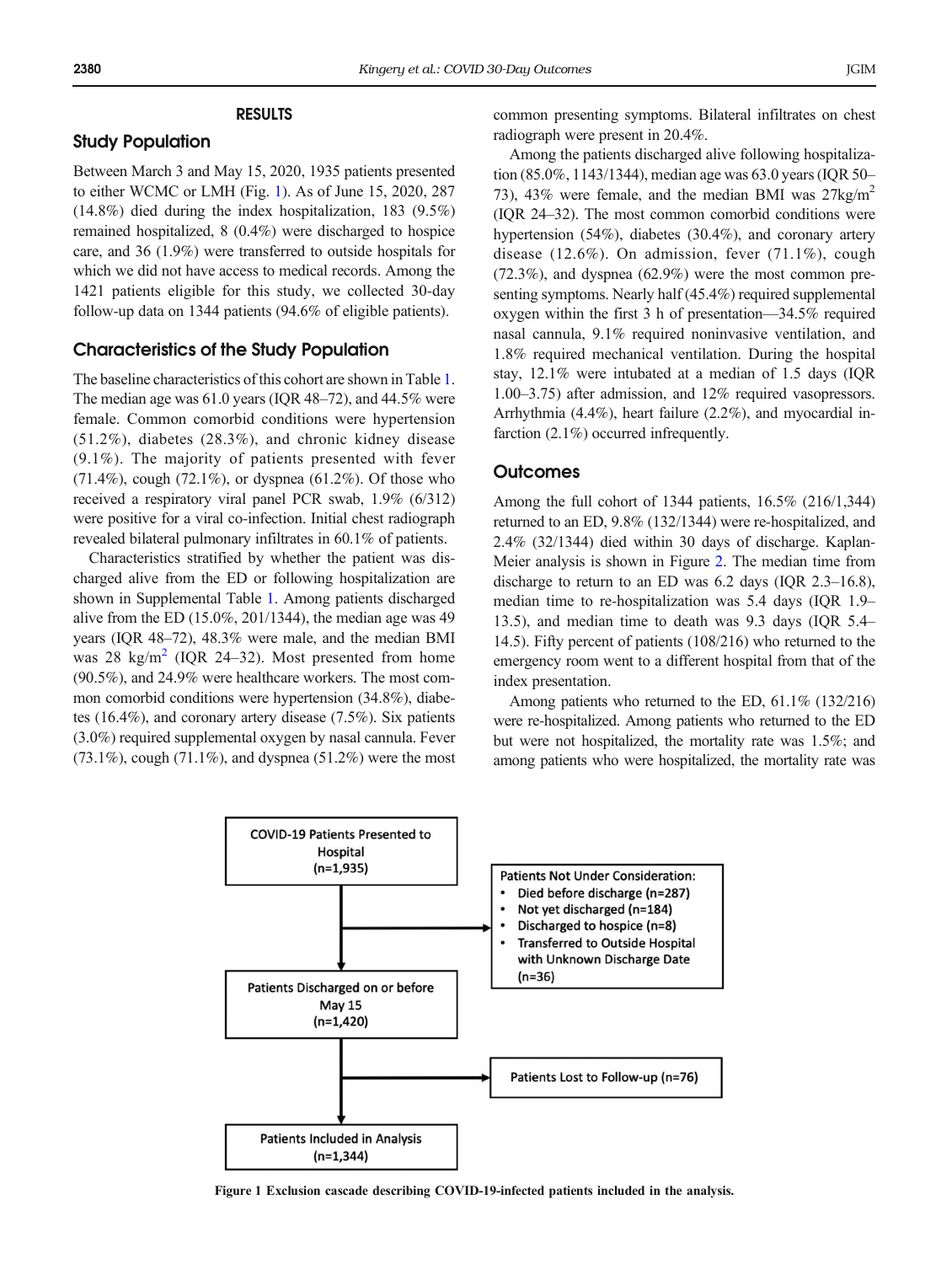Table 1 Baseline Characteristics of Cohort

<span id="page-3-0"></span>

| Study participants                               | Variable                   |
|--------------------------------------------------|----------------------------|
| $(n=1344)$                                       | $n(\%)$                    |
|                                                  | Mean (SD)                  |
| Patient demographics                             |                            |
| Age (years)                                      | 61.0 (48–72)               |
| Female                                           | 598 (44.5%)                |
| Race                                             | 27.6 (5.9)                 |
| Asian                                            | 211 (15.7%)                |
| <b>Black</b>                                     | 202 (15.0%)                |
| White                                            | 454 (33.8%)                |
| Other                                            | 301 (22.4%)                |
| Decline to answer                                | $176(13.1\%)$              |
| Body mass index $(kg/m2)$                        | $27(24-32)$                |
| Healthcare worker                                | 120 (8.9%)                 |
| Admitted from:                                   |                            |
| Home                                             | 1206 (89.7%)               |
| Nursing/Rehab Facility                           | 65 (4.8%)                  |
| Undomiciled                                      | 24 (1.8%)                  |
| Health behaviors/comorbidities                   |                            |
| Past medical history                             |                            |
| Diabetes                                         | 381 (28.3%)                |
| Hypertension                                     | 688 (51.2%)                |
| COPD                                             | 52 (3.9%)                  |
| Chronic kidney disease                           | 47 (3.5%)                  |
| <b>ESRD</b>                                      | 75 (5.6%)                  |
| Cirrhosis                                        | 16 (1.2%)                  |
| Coronary artery disease<br>Heart failure         | 159 (11.8%)<br>72 (5.4%)   |
| Cancer                                           | 71 (5.3%)                  |
| HIV                                              | 27 (2.0%)                  |
| Immunosuppression                                | 24 (1.8%)                  |
| Current tobacco/vape use                         | 236 (17.6%)                |
| Presenting symptoms/hospital course              |                            |
| Dyspnea                                          | 822 (61.2%)                |
| Fever                                            | 960 (71.4%)                |
| Cough                                            | 969 (72.1%)                |
| Diarrhea                                         | 361 (26.9%)                |
| Nausea or vomiting                               | 274 (20.4%)                |
| Myalgias                                         | 315 (23.4%)                |
| Supplemental $O_2$ within first 3 h              |                            |
| No oxygen required<br>Nasal cannula              | 817 (60.8%)<br>400 (29.9%) |
| Noninvasive/BiPAP                                | $106(7.9\%)$               |
| Mechanical ventilation                           | 21 (1.6%)                  |
| Initial chest radiograph                         |                            |
| Normal                                           | 364 (27.1%)                |
| Unilateral infiltrates                           | 172 (12.8%)                |
| Bilateral infiltrates                            | 808 (60.1%)                |
| Positive respiratory viral panel*                | $6(0.4\%)$                 |
| Positive blood culture                           | 42 (3.1%)                  |
| During hospitalization:                          |                            |
| Myocardial infarction                            | 24 (1.8%)                  |
| New arrhythmia                                   | 50 (3.7%)                  |
| New heart failure                                | 25 (1.9%)                  |
| Dialysis requirement                             | 61 (4.5%)<br>138 (10.3%)   |
| Required intubation<br>Extubated or tracheostomy | 20 (1.5%)                  |
| Discharged from ED                               | 201 (15.0%)                |
| Days from symptom onset to admission             | $7(3-10)$                  |
| Days from symptom onset to discharge             | $14(7-21)$                 |
| Length of hospital stay (if admitted)            | $6(3-12)$                  |

COPD, chronic obstructive pulmonary disease; ESRD, end-stage renal disease; BiPAP, bilevel positive airway pressure \*Positive for viral pathogen in addition to COVID-19

2.5%. Among patients who died, nearly half (46.9%) died without re-presenting to the hospital.

Of note, patients discharged after hospitalization were more likely to return to the ED  $(23.4 \text{ vs. } 14.8\%, p=0.002)$  and numerically more likely to be re-hospitalized  $(12.4\% \text{ vs. } 9.4\%, p=0.18)$ compared to those discharged from the ED. Mortality rates were similar in these groups  $(1.5\% \text{ vs. } 2.5\%, p=0.37)$ .

# Factors Associated with Return to the Emergency Room

The Lasso model selected the following variables as important for return to the ED: age, sex, undomiciled status, need for dialysis, bilateral infiltrates on presenting chest radiograph, and discharge following hospitalization. Based on a univariate Cox proportional hazard model, age, sex, undomiciled status, and need for dialysis were associated with return to the emergency room; and bilateral infiltrates and discharge from inpatient hospitalization were inversely associated with return to the emergency room. (Supplemental Table 2).

In a multivariable Cox proportional hazard regression analysis, older age (HR 1.007 per year [95% CI 1.00–1.02]), undomiciled status (5.13 [2.83–9.30]), and need for dialysis during index hospitalization (3.59 [2.29–5.65]) were significantly associated with returning to the ED within 30 days of discharge; and bilateral chest radiograph infiltrate on presenting chest radiograph (0.46 [0.33–0.63]) was inversely associated with returning to the ED within 30 days of discharge (Table [2](#page-5-0)). In a sensitivity analysis including a subset of 970 patients with available COVID-19 PCR cycle threshold, the multivariable Cox proportional hazard regression analysis revealed similar results (Supplemental Table 3). Additionally, high cycle threshold (i.e., low viral load) was associated with a trend toward higher risk of return to the emergency room (1.36 [0.95–1.95]).

#### Factors Associated with Re-hospitalization

The Lasso model selected the following variables as important for rehospitalization: age, diabetes, need for dialysis, dyspnea, and bilateral infiltrates on presenting chest radiograph. Based on a univariate Cox proportional hazard model, age, diabetes, and dialysis requirement were associated with re-hospitalization; and dyspnea and bilateral infiltrates were inversely associated with re-hospitalization (Supplemental Table 4).

In a multivariable Cox proportional hazard regression analysis, older age (HR 1.01 per year [95% CI 1.00–1.02]), diabetes (HR 1.54 [1.06–2.23]), and the need for dialysis (HR 3.78 [2.23–6.43]) during index presentation were statistically significantly associated with rehospitalization within 30 days of hospital discharge; and dyspnea (0.63 [0.44–0.91]) and bilateral infiltrates on presenting chest radiograph (0.57 [0.37–0.88]) remained inversely associated with rehospitalization within 30 days of discharge. In a sensitivity analysis including a subset of 970 patients with available COVID-19 PCR cycle threshold, the multivariable Cox proportional hazard regression analysis revealed similar results (Supplemental Table 5).

#### Factors Associated with Mortality

Based on a univariate Cox proportional hazard model, older age (1.09 [1.06–1.12]), Asian race (2.68 [1.17–6.14]),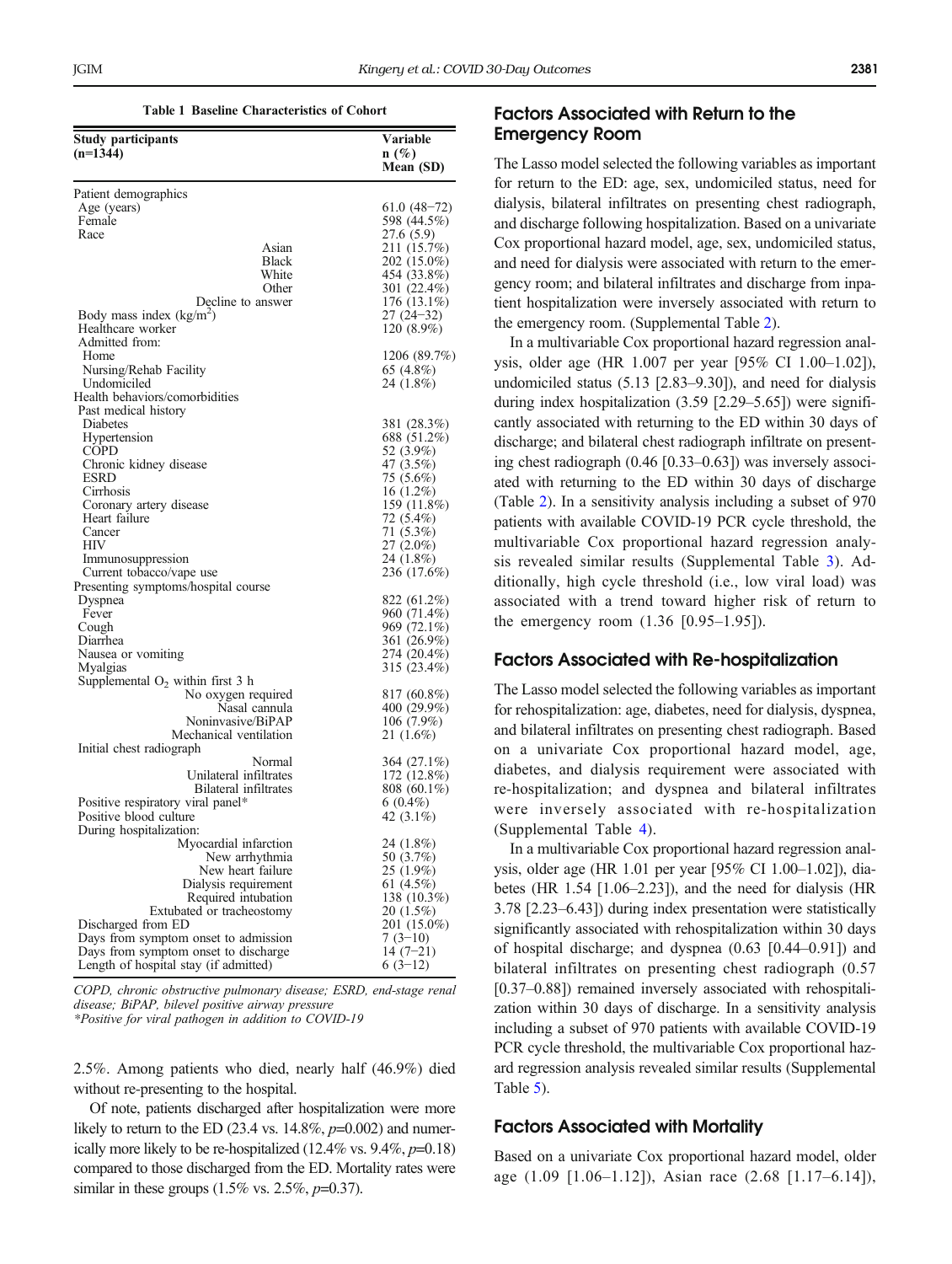<span id="page-4-0"></span>



Figure 2 Kaplan-Meier curve depicting 30-day post-discharge return the emergency room, re-hospitalization, and mortality of cohort patients.

hypertension (HR 3.46 [1.49–7.99]), diabetes (1.98 [0.99– 3.99]), chronic kidney disease (2.93 [0.89–9.66]), and active malignancy (3.40 [1.31–8.82]) were significantly associated with death within 30 days of hospital discharge (Supplemental Table 6). Conversely, bilateral infiltrates on chest radiograph (0.25 [0.11–0.57]), higher body mass index (0.92 [0.86– 0.98]), presenting symptoms of fever (0.51 [0.25–1.03]), nausea (0.26 [0.06–1.08]), myalgia (0.33 [0.10–1.10), and dyspnea (0.33 [0.16–0.68]) were inversely associated with mortality.

In a multivariable Cox proportional hazard regression analysis, older age (HR 1.08 per year [95% CI 1.05–1.11]) and Asian race (HR 2.89 [95% CI 1.27–6.61]) were statistically significantly associated with mortality within 30 days of hospital discharge.

#### **DISCUSSION**

There were several important findings related to posthospitalization outcomes in this study of adults hospitalized with COVID-19 during the initial wave of the pandemic in NYC. We report that post-discharge return to an emergency department and re-hospitalization were common and identify determinants of adverse post-hospitalization outcomes, which may inform ongoing care of COVID-19 survivors.

Within 30 days of hospital discharge, nearly one in seven  $(16.1\%)$  patients returned to the ED, one in ten  $(9.8\%)$  were rehospitalized, and 2.4% had died. To our knowledge, this is the most complete study to date of 30-day post-hospitalization outcomes among COVID-19 infected patients, given our 5% lost to follow-up rate and inclusion of post-hospitalization outcomes occurring both within and beyond our own health system. These data add to observations that symptoms of COVID-19 can persist for several weeks, $^{12}$  and support the notion that the consequences of COVID-19 continue beyond hospital discharge. As was shown recently in a study from the Veterans Affairs healthcare system, the risk for adverse events is highest in the first  $7-10$  days following discharge.<sup>[12](#page-6-0)</sup> Our observations further demonstrate that risk persists beyond that early period and support the need for close follow-up after discharge. Moreover, our data show that risk is substantial whether the index event was an ED visit or a hospitalization. This supports the urgent need for protocols to assess patients after discharge (from either the ED or following hospitalization) for post-sequelae complications of COVID-19 and also provide necessary resources to optimize their care.

Importantly, our data also indicate that approximately onehalf of patients who either returned to the ED or were rehospitalized did so at a different hospital from the index presentation. Additionally, among patients who died, less than one-half (46.9%) had been re-hospitalized and 6.2% had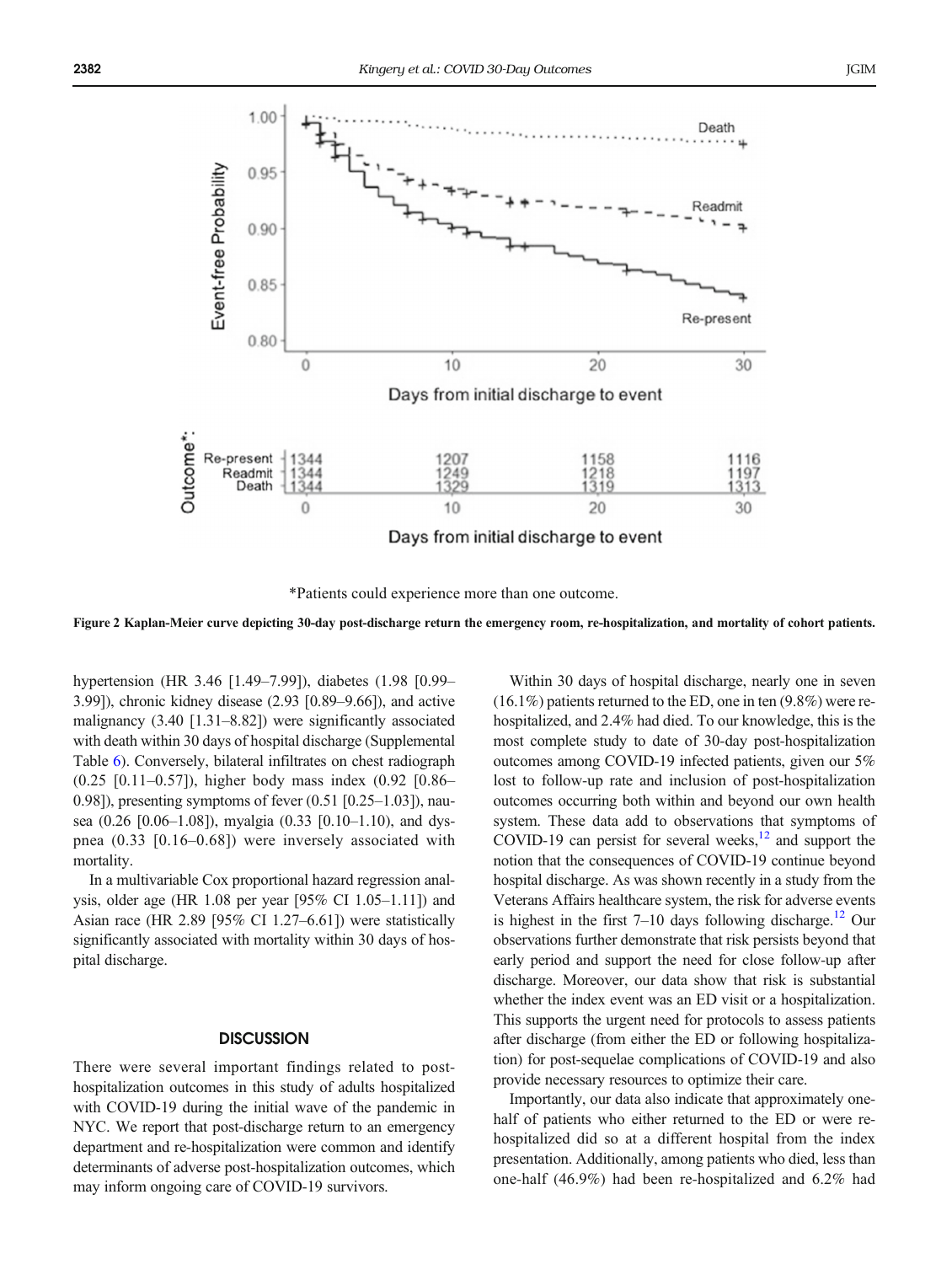<span id="page-5-0"></span>Table 2 Multivariable Cox Proportional Hazard Regression Analysis for Return to an Emergency Room, Re-hospitalization, and Mortality Within 30 Days of Index Hospital Discharge

| Variable                                        | HR (CI)             | $p$ -value*     |
|-------------------------------------------------|---------------------|-----------------|
| Return to an emergency room                     |                     |                 |
| Age (years)                                     | $1.01(1.00-1.02)$   | 0.070           |
| Sex                                             |                     |                 |
| Male                                            | Ref                 |                 |
| Female                                          | $1.28(0.97-1.68)$   | 0.086           |
| Race                                            |                     |                 |
| White                                           | Ref                 |                 |
| Asian                                           | $1.15(0.77-1.72)$   | 0.494           |
| Black                                           | $1.01(0.68 - 1.50)$ | 0.954           |
| Other                                           | $0.95(0.65-1.38)$   | 0.777           |
| Undomiciled                                     | $5.13(2.83-9.3)$    | $0.0001$        |
| Dialysis required                               | $3.59(2.29 - 5.65)$ | $<$ 0.0001 $\,$ |
| Hospitalized vs ED discharge                    | $0.73(0.51-1.05)$   | 0.091           |
| Infiltrates on initial chest radiograph         |                     |                 |
| None                                            | Ref                 |                 |
| Unilateral                                      | $0.75(0.49-1.13)$   | 0.162           |
| Bilateral                                       | $0.46(0.33-0.63)$   | $<$ 0.0001 $\,$ |
| Re-hospitalization                              |                     |                 |
| Age (years)                                     | $1.01(1.00-1.02)$   | 0.021           |
| Sex                                             |                     |                 |
| Male                                            | Ref                 |                 |
| Female                                          | $1.11(0.78-1.58)$   | 0.563           |
| Race                                            |                     |                 |
| White                                           | Ref                 |                 |
| Asian                                           | $1.12(0.68-1.84)$   | 0.645           |
| <b>Black</b>                                    | $1.02(0.61-1.70)$   | 0.934           |
| Other                                           | $0.84(0.51-1.36)$   | 0.471           |
| History of diabetes                             | $1.54(1.06-2.23)$   | 0.023           |
| Dyspnea on arrival                              | $0.63(0.44 - 0.91)$ | 0.013           |
| Dialysis required                               | $3.78(2.23 - 6.43)$ | $0.0001$        |
| Hospitalized vs ED discharge                    | $0.69(0.44 - 0.91)$ | 0.013           |
| Infiltrates on initial chest radiograph<br>None | Ref                 |                 |
| Unilateral                                      | $1.00(0.59-1.68)$   | 0.991           |
| Bilateral                                       | $0.57(0.37-0.88)$   | 0.012           |
| Mortality                                       |                     |                 |
| Age (years)                                     | $1.08(1.05-1.11)$   | $0.0001$        |
| Sex                                             |                     |                 |
| Male                                            | Ref                 |                 |
| Female                                          | $1.70(0.81-3.59)$   | 0.200           |
| Race                                            |                     |                 |
| White                                           | Ref                 |                 |
| Asian                                           | $2.89(1.27-6.61)$   | 0.012           |
| <b>Black</b>                                    | $0.31(0.04 - 2.45)$ | 0.300           |
| Other                                           | $0.99(0.34 - 2.89)$ | 0.999           |
|                                                 |                     |                 |

 $*_{p<0.05}$  in bold

returned to an ED but were not re-hospitalized. This likely explains the discrepancy observed between these data and a prior study reporting a 2-month readmission rate of just 9%, which was based on electronic medical record review and thus may have led to an underestimation of re-hospitalization.<sup>[14](#page-6-0)</sup> Although the consequences of patients with COVID-19 returning to a different hospital are not clear, these findings further illustrate ongoing challenges in the USA with regard to fragmented care which has previously been shown to negatively impact health outcomes. $27$ ,  $28$  Coupled with our finding that a substantial number of deaths occurred without return to the ED or a hospitalization, these data should additionally inform study design for future studies examining healthcare utilization and long-term COVID-19 sequelae.

Age and incident renal failure requiring dialysis were significantly associated with return to the ED and/or rehospitalization in the multivariable models. This was not

surprising as age is one of the most important risk factors for adverse post-hospitalization outcomes in myriad other conditions (i.e., heart failure, stroke, and diabetes) $29-32$  $29-32$ ; and renal failure requiring dialysis may be suggestive of a complicated hospital course. Additionally, patients with diabetes were  $~50\%$  more likely to be re-hospitalized within 30 days of discharge. Patients with these high-risk features likely warrant greater attention during the post-discharge period. While prediction tools assessing inpatient outcomes have been developed[,33, 34](#page-7-0) our work suggests the possible utility of developing prediction tools that focus on post-hospitalization outcomes. Future study is also warranted to determine whether prioritizing such patients for follow-up in multidisciplinary COVID-19 post-discharge clinics may be a fruitful strategy.<sup>35, [36](#page-7-0)</sup>

Our observation that dyspnea and bilateral infiltrates on chest radiograph were inversely associated with returning to the ED and re-hospitalization was unexpected. We speculate that one possible explanation for this finding is that a classic, easily identifiable presentation in the setting of a novel viral syndrome, which can present in multiple varied ways,  $37-40$  $37-40$ may have facilitated a more expedient diagnosis and perhaps more rapid treatment compared to those who presented in less typical ways. It is also possible that patients with more severe presentation (such as dyspnea and/or bilateral infiltrates on chest radiograph at presentation) received more aggressive treatment compared to those who did not have these features at presentation, which could have improved the outcomes among individuals who survived to discharge. Alternatively, it is possible that those presenting with classic symptoms have differing underlying pathophysiologic and/or immunologic mechanisms, therefore different outcomes. Future studies investigating these possibilities are needed.

There are important strengths and limitations to this study. To our knowledge, this is the first study of 30-day posthospitalization outcomes of COVID-19 survivors based on patient contact—this minimized loss-to-follow-up and ensured accurate data including utilization of healthcare services outside of our healthcare system network. Another important strength is that these data were derived from a comprehensive COVID-19 registry which included chart-level data on all consecutive symptomatic patients who presented to one of two hospitals in  $NYC<sup>21</sup>$  $NYC<sup>21</sup>$  $NYC<sup>21</sup>$  There are also several limitations. First, these data were collected from a specific region—future studies are needed to better understand patterns of posthospitalization outcomes in different areas of the country as clinical management may differ by region. Second, we did not have data on post-hospitalization processes such as the use of home health aides or whether patients had a follow-up ambulatory appointment—these aspects of care could have impacted outcomes. Finally, determinants of mortality should be interpreted with caution due to the relatively low number of events—future studies leveraging national cohorts will be necessary to better understand factors contributing to posthospitalization mortality.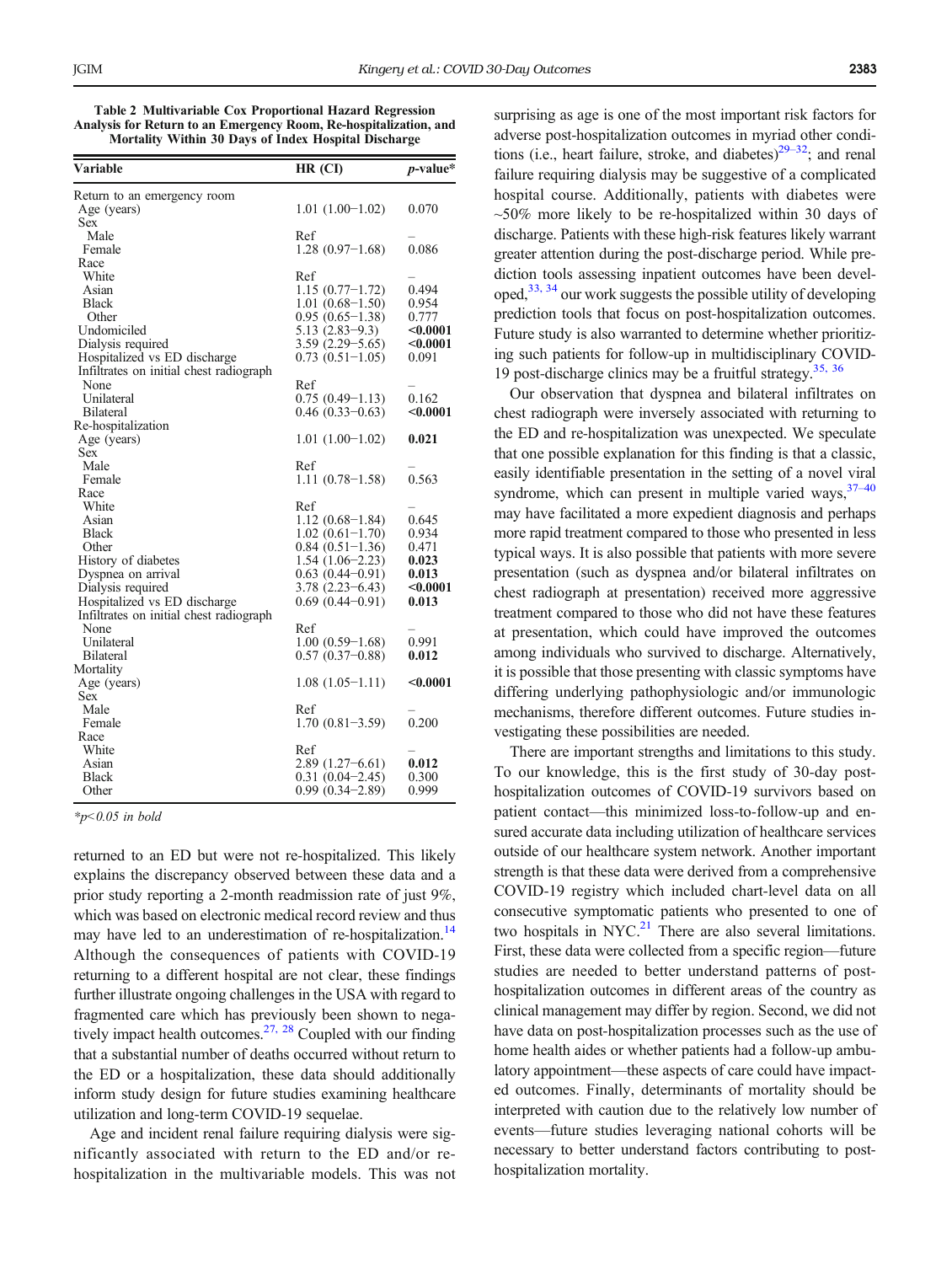<span id="page-6-0"></span>In conclusion, we report 30-day outcomes following hospital discharge after COVID-19 infection at two NYC hospitals, demonstrating that risk for adverse events from COVID-19 persists beyond the index presentation. COVID-19 infected adults merit close follow-up after discharge to fully optimize outcomes regardless of whether they are discharged from the emergency room or the hospital.

Supplementary Information The online version contains supplementary material available at [https://doi.org/10.1007/s11606-021-](http://dx.doi.org/10.1016/S1473-3099(20)30120-1) [06924-0](http://dx.doi.org/10.1016/S1473-3099(20)30120-1)

Acknowledgements: The authors would like to formally acknowledge Dr. Martin Wells for his support and mentorship and Jason Benedict for data analysis consultation. We would also like to acknowledge our data abstractors, which included a team of Weill Cornell Medicine medical students and New York-Presbyterian/Weill Cornell Medical Center house staff: Zara Adamou BA, Haneen Aljayyousi BA, Bryan K. Ang BA, Elena Beideck BS, Orrin S. Belden MD/MBA, Anthony F. Blackburn BS, Joshua W. Bliss PharmD, Kimberly A. Bogardus BA, Chelsea D. Boydstun BA, Clare A. Burchenal MPH, Eric T. Caliendo BS, John K. Chae BA, David L. Chang BS, Frank R. Chen BS, Kenny Chen BA, Andrew Cho PhD, Alice Chung BA, Susana Martinez Diaz BA, Alisha N. Dua MRes, Andrew Eidelberg BS, Rahmi S. Elahjji BA, Mahmoud Eljalby MMSc, Emily R. Eruysal BS, Kimberly N. Forlenza MSc, Rana Khan Fowlkes BA, Rachel L. Friedlander BA, Gary George BS, Shannon Glynn BS, Leora Haber BA, Janice Havasy BS, Evan Honig BA, Alex Huang BA, Hao Huang BS, Jennifer H. Huang BS, Sonia Iosim BS, Julie Kim BS, Mitali Kini BS, Rohini V. Kopparam BS, Hannah Krinsky MS, Jerry Y. Lee BA, Justin Lee BS, Mark Lee BS BA, Aretina K. Leung BA, Bethina Liu AB, Charalambia Louka BS, Jessica Lu BA, Danny Luan MPH, Brienne Lubor BS, Dianne Lumaquin BS, Matthew L. Magruder BA, Ruth Moges MSc, Prithvi M. Mohan BS, Fatima Morales BA, Max F. Morin BS, Sophie Mou BA, J. J. Nario BS, Yuna Oh BS, Rachel Rosengard MSc, Noah Rossen BA, Emma M. Schatoff PhD, Pooja D. Shah BA, Sachin P. Shah BA, Daniel Skaf BS, Carolyn Stewart BA, Shoran Tamura BS, Ahmed Toure BA, Nahomy Ledesma Vicioso BS, Camila M. Villasante BA, Gal Wald BA, Samuel Williams BA, Ashley Wu BS, Andrew L. Yin BA, Lisa Zhang BA.

Corresponding Author: Justin R. Kingery, MD/PhD; Division of General Internal Medicine, Department of Medicine, Weill Cornell Medicine, New York, NY 10065, USA (e-mail: jrk9006@med.cornell. edu).

Funding This study received support from the Weill Cornell Clinical and Translational Science Center (CTSC) (UL1 TR000457). Dr. Kingery is supported by the National Institutes of Health/National Heart Lung Blood Institute grant K23-HL-152926. Dr. Choi is supported by the National Institutes of Health/National Center for Advancing Translational Sciences grant KL2-TR-002385.

#### Declarations:

Conflict of Interest: Dr. Safford has received research support from Amgen. Dr. Choi has received research support and consulting fees from Roche Diagnostics and Allergan unrelated to the work in this manuscript. Dr. Goyal has received personal fees for medicolegal consulting on heart failure.

The remaining authors have nothing to disclose.

#### REFERENCES

1. Dong E, Du H, Gardner L. An interactive web-based dashboard to track COVID-19 in real time. Lancet Infect Dis. Published online 2020. doi:[https://doi.org/10.1016/S1473-3099\(20\)30120-1](http://dx.doi.org/10.1016/S1473-3099(20)30120-1)

- 2. Cutler DM, Summers LH. The COVID-19 Pandemic and the \$16 Trillion Virus. JAMA - J Am Med Assoc. Published online 2020. doi:[https://doi.](http://dx.doi.org/10.1001/jama.2020.19759) [org/10.1001/jama.2020.19759](http://dx.doi.org/10.1001/jama.2020.19759)
- 3. Wiersinga WJ, Rhodes A, Cheng AC, Peacock SJ, Prescott HC. Pathophysiology, Transmission, Diagnosis, and Treatment of Coronavirus Disease 2019 (COVID-19): A Review. JAMA - J Am Med Assoc. Published online 2020. doi[:https://doi.org/10.1001/jama.2020.12839](http://dx.doi.org/10.1001/jama.2020.12839)
- 4. Price-Haywood EG, Burton J, Fort D, Seoane L. Hospitalization and Mortality among Black Patients and White Patients with Covid-19. N Engl J Med. Published online 2020. doi:[https://doi.org/10.1056/](http://dx.doi.org/10.1056/nejmsa2011686) [nejmsa2011686](http://dx.doi.org/10.1056/nejmsa2011686)
- 5. Petrilli CM, Jones SA, Yang J, et al. Factors associated with hospital admission and critical illness among 5279 people with coronavirus disease 2019 in New York City: Prospective cohort study. BMJ. Published online 2020. doi[:https://doi.org/10.1136/bmj.m1966](http://dx.doi.org/10.1136/bmj.m1966)
- 6. Cummings MJ, Baldwin MR, Abrams D, et al. Epidemiology, clinical course, and outcomes of critically ill adults with COVID-19 in New York City: a prospective cohort study. Lancet. Published online 2020. doi:[https://doi.org/10.1016/S0140-6736\(20\)31189-2](http://dx.doi.org/10.1016/S0140-6736(20)31189-2)
- 7. Ackermann M, Verleden SE, Kuehnel M, et al. Pulmonary Vascular Endothelialitis, Thrombosis, and Angiogenesis in Covid-19. N Engl J Med. Published online 2020. doi[:https://doi.org/10.1056/nejmoa2015432](http://dx.doi.org/10.1056/nejmoa2015432)
- 8. **Pan F, Ye T, Sun P, et al.** Time Course of Lung Changes On Chest CT During Recovery From 2019 Novel Coronavirus (COVID-19) Pneumonia. Radiology. Published online 2020. doi[:https://doi.org/10.1148/radiol.](http://dx.doi.org/10.1148/radiol.2020200370) [2020200370](http://dx.doi.org/10.1148/radiol.2020200370)
- 9. Hansen LO, Young RS, Hinami K, Leung A, Williams M V. Interventions to reduce 30-day rehospitalization: A systematic review. Ann Intern Med. Published online 2011. doi[:https://doi.org/10.7326/0003-4819-155-8-](http://dx.doi.org/10.7326/0003-4819-155-8-201110180-00008) [201110180-00008](http://dx.doi.org/10.7326/0003-4819-155-8-201110180-00008)
- 10. Leppin AL, Gionfriddo MR, Kessler M, et al. Preventing 30-day hospital readmissions: A systematic review and meta-analysis of randomized trials. JAMA Intern Med. Published online 2014. doi:[https://doi.org/10.](http://dx.doi.org/10.1001/jamainternmed.2014.1608) [1001/jamainternmed.2014.1608](http://dx.doi.org/10.1001/jamainternmed.2014.1608)
- Dharmarajan K, Wang Y, Lin Z, et al. Association of changing hospital readmission rates with mortality rates after hospital discharge. JAMA - J Am Med Assoc. Published online 2017. doi[:https://doi.org/10.1001/](http://dx.doi.org/10.1001/jama.2017.8444) [jama.2017.8444](http://dx.doi.org/10.1001/jama.2017.8444)
- 12. Donnelly JPWXQITJPHC. Readmission and Death After Initial Hospital Discharge Among Patients With COVID-19 in a Large Multihospital System. JAMA. Published online 2020. doi[:https://doi.org/10.1001/](http://dx.doi.org/10.1001/jama.2020.21465) [jama.2020.21465](http://dx.doi.org/10.1001/jama.2020.21465)
- 13. Chopra, Vineet; Flanders, Scott A; O'Malley, Megan; Malani, Anurag N; Prescott HC. Sixty-Day Outcomes Among Patients Hospitalized With COVID-19. Ann Intern Med. Published online 2020. [https://doi.org/10.](http://dx.doi.org/10.7326/M20-5661) [7326/M20-5661](http://dx.doi.org/10.7326/M20-5661)
- 14. Lavery AM, Preston LE, Ko JY, et al. Characteristics of Hospitalized COVID-19 Patients Discharged and Experiencing Same-Hospital Readmission — United States, March–August 2020. MMWR Morb Mortal Wkly Rep. Published online 2020. doi:10.15585/mmwr.mm6945e2
- 15. Bowles KH, McDonald M, Barrón Y, Kennedy E, O'Connor M, Mikkelsen M. Surviving COVID-19 After Hospital Discharge: Symptom, Functional, and Adverse Outcomes of Home Health Recipients. Ann Intern Med. Published online 2020. doi[:https://doi.org/10.7326/m20-](http://dx.doi.org/10.7326/m20-5206) [5206](http://dx.doi.org/10.7326/m20-5206)
- 16. Parra LM, Cantero M, Morrás I, et al. Hospital readmissions of discharged patients with covid-19. Int J Gen Med. Published online 2020. doi[:https://doi.org/10.2147/IJGM.S275775](http://dx.doi.org/10.2147/IJGM.S275775)
- 17. Jeon WH, Seon JY, Park SY, Oh IH. Analysis of risk factors on readmission cases of COVID-19 in the Republic of Korea: Using nationwide health claims data. Int J Environ Res Public Health. Published online 2020. doi:[https://doi.org/10.3390/ijerph17165844](http://dx.doi.org/10.3390/ijerph17165844)
- 18. Atalla E, Kalligeros M, Giampaolo G, Mylona EK, Shehadeh F, Mylonakis E. Readmissions among patients with COVID-19. Int J Clin Pract. Published online 2021. doi[:https://doi.org/10.1111/ijcp.13700](http://dx.doi.org/10.1111/ijcp.13700)
- 19. **Somani SS, Richter F, Fuster V, et al.** Characterization of Patients Who Return to Hospital Following Discharge from Hospitalization for COVID-19. J Gen Intern Med. Published online 2020. doi:[https://doi.org/10.](http://dx.doi.org/10.1007/s11606-020-06120-6) [1007/s11606-020-06120-6](http://dx.doi.org/10.1007/s11606-020-06120-6)
- 20. Ye S, Hiura G, Fleck E, et al. Hospital Readmissions After Implementation of a Discharge Care Program for Patients with COVID-19 Illness. J Gen Intern Med. Published online 2021. doi[:https://doi.org/10.1007/](http://dx.doi.org/10.1007/s11606-020-06340-w) [s11606-020-06340-w](http://dx.doi.org/10.1007/s11606-020-06340-w)
- 21. Goyal P, Choi JJ, Pinheiro LC, et al. Clinical Characteristics of Covid-19 in New York City. N Engl J Med. Published online 2020. doi:[https://doi.](http://dx.doi.org/10.1056/nejmc2010419) [org/10.1056/nejmc2010419](http://dx.doi.org/10.1056/nejmc2010419)